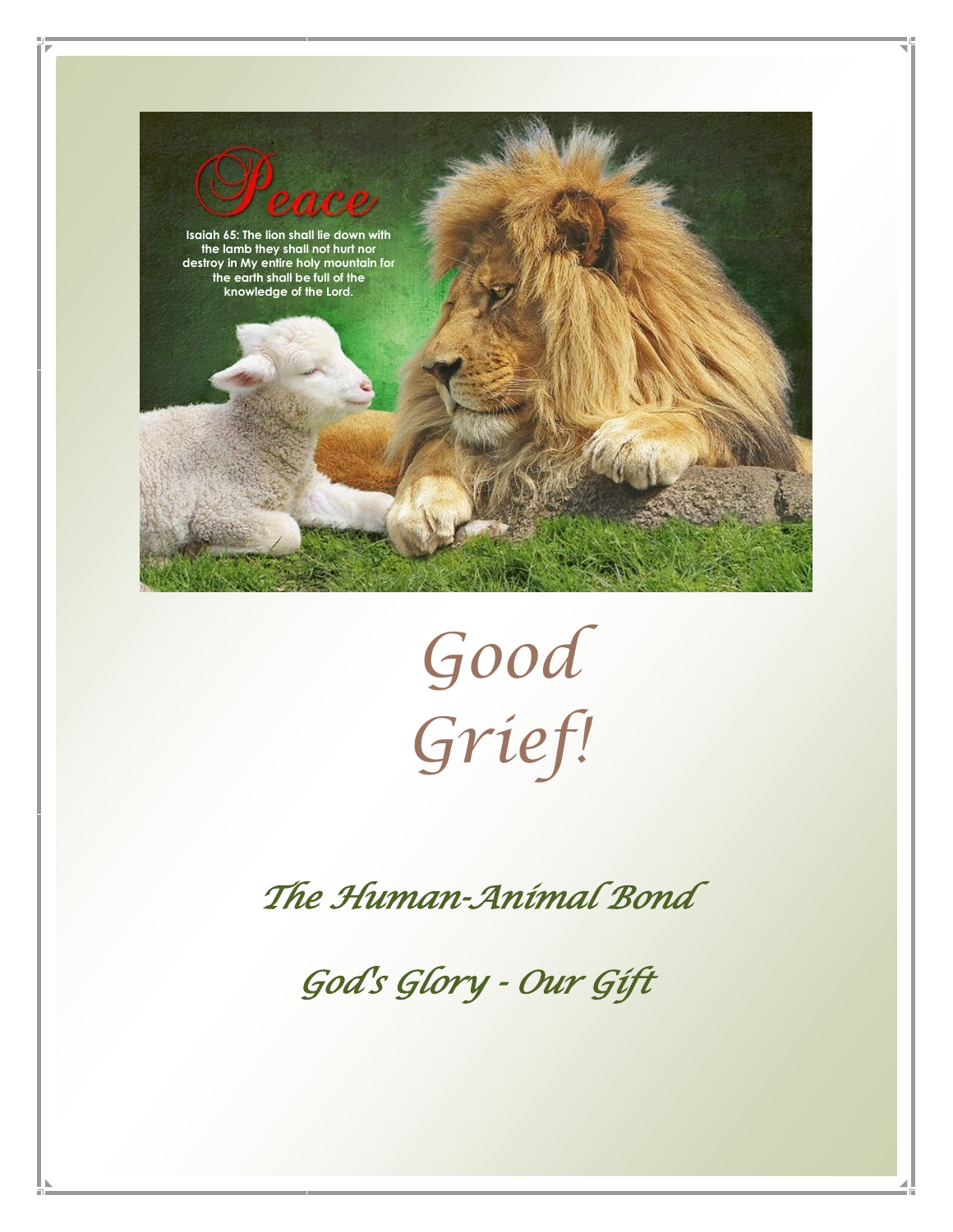

#### **Philippians 4:6-7**

Do not be anxious about anything, but in every situation, by prayer and petition, with thanksgiving, present your requests to God. And the peace of God, which [transcends all understanding, will guard your hearts and your minds in Christ Jesus.](https://www.youtube.com/watch?v=znWu2HCJ92c)

**Alan Jackson - [What A Friend We Have In Jesus](https://www.youtube.com/watch?v=znWu2HCJ92c)…**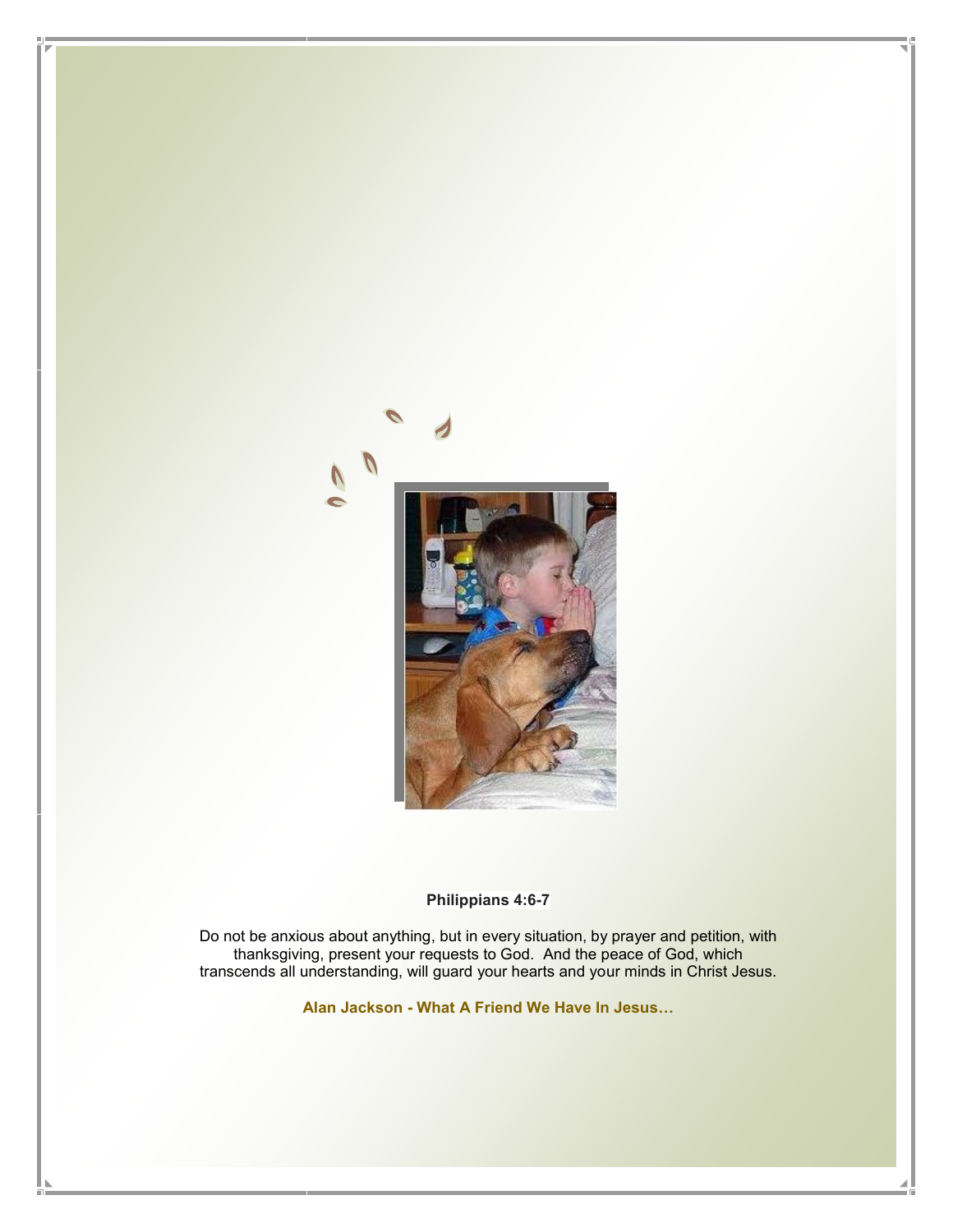# JESUS; OUR PROMISE KEEPER A CELEBRATION OF LIFE!

 $N_{0}$ 

 $\overline{\phantom{a}}$ 

**"Your righteousness is like the highest mountains, your justice like the great deep. You, Lord, preserve both people and animals. How priceless is your unfailing love, O Go People take refuge in the shadow of your wings.** 

**Psalm 36:6-7**



**"Ask the animals, and they will teach you, or the birds of the air, and they will tell you; or speak to the earth, and it will teach you, or let the fish of the sea inform you. Which of these does not know that the hand of the Lord has done this? In his hand is the life of every creature and the breath of all mankind."**

#### **Job 12:7-10**

**freedom and glory of the children of God. Romans 8:20-21**

**frustration, not by its own choice, but by the will of the one who subjected it, in hope 21that h the creation itself will be liberated from its bondage to decay and brought into the** 

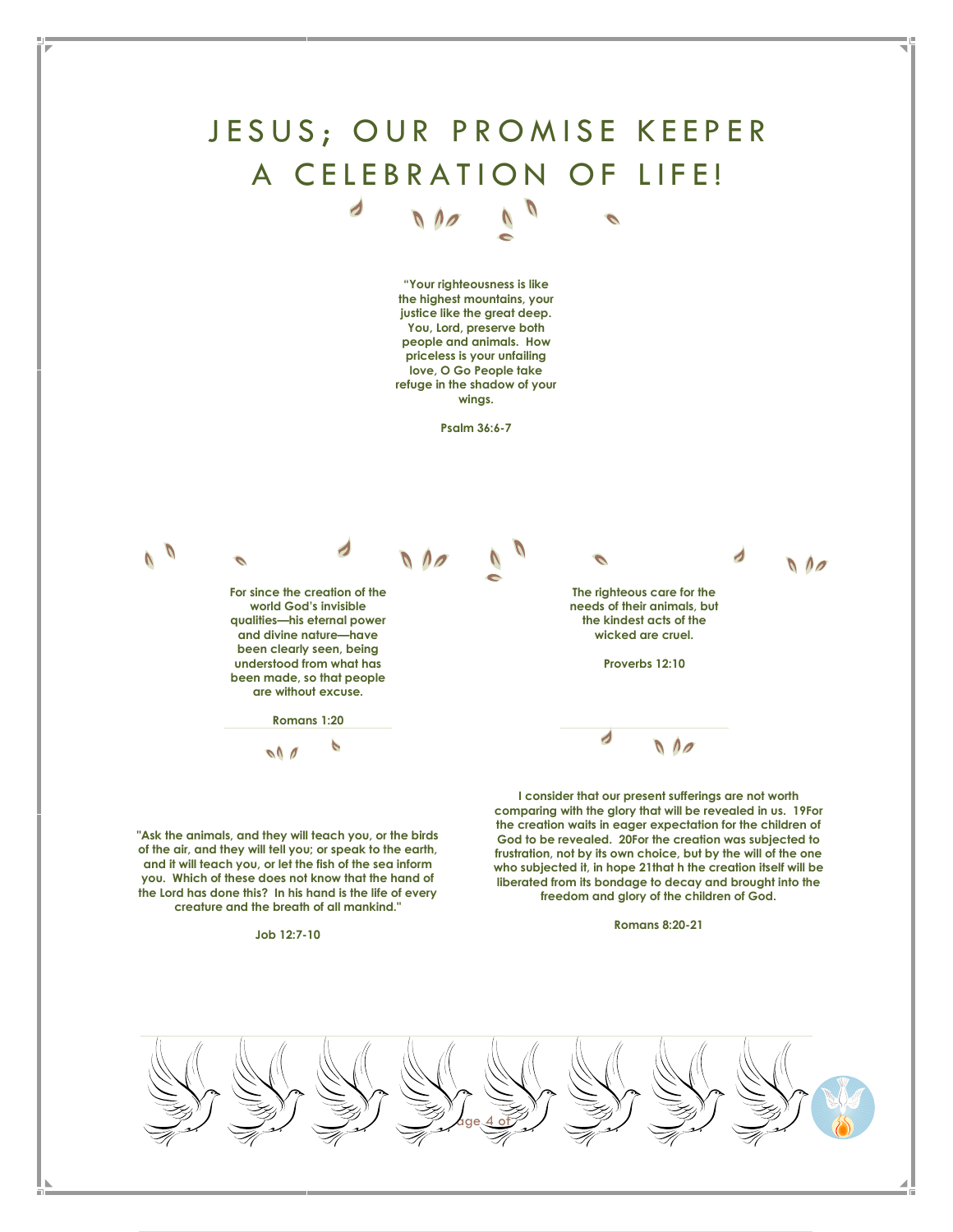God is not a man.

that he should lie.

Neither the son o  $\blacksquare$  man,

th $\bigwedge$ t he should repent

Has he sa $\mathbf I$ d,

and will he no do it?

Or has e spoken.

and will he not make it good?

 $-$  Numbers  $23.19$  WEB Design 6 Agrestic me

### **Grief**

**The human experience concerning grief is referenced throughout the Bible and the history of humankind. Loss of all kinds, disappointments, pain, and suffering is all around us even in this age [\(John 11:35;](http://biblia.com/bible/esv/John%2011.35) [Matthew 23:37-39\)](http://biblia.com/bible/esv/Matthew%2023.37-39). Jesus was a man of great sorrows and He too wept while experiencing the sting of grief. The Bible tells us that Jesus is a high priest who can "sympathize with our weaknesses" ([Hebrews 4:15\)](http://biblia.com/bible/esv/Hebrews%204.15).**

#### **Overcoming Grief**

**Overcoming grief starts with having the right perspective gained through the eyes and heart of God Himself through the life of Jesus. Grief is an emotion given to humans for the purpose of coping with our losses and suffering. [Ecclesiastes 7:2](http://biblia.com/bible/esv/Ecclesiastes%207.2) reassures us that grieving is a natural part of the human experience yet there is a time to grieve and a time to let go of our grief "Weeping may remain for a night, but rejoicing comes in the morning" ([Psalm 30:5\)](http://biblia.com/bible/esv/Psalm%2030.5).** 

**How can this be so when we experience the loss of a loving pet or service animal? God created humans and the animals He is the original author of the human-animal bond a relationship that He will preserve for all eternity as the enclosed Scriptures attest. May this booklet bless you, encourage you, and comfort you as you adopt this fresh view of your loss through the eyes and heart of God the lover of your soul.** 

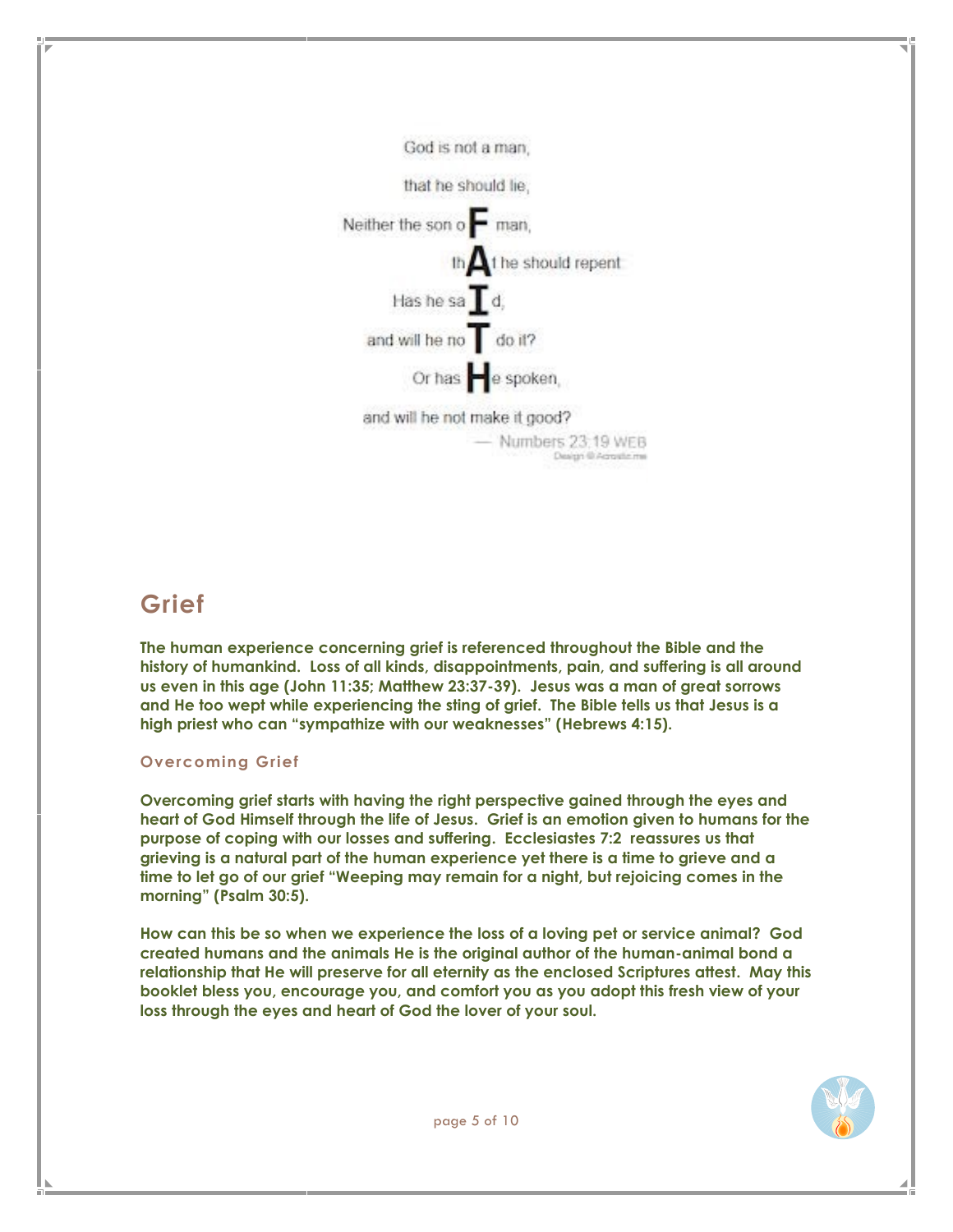#### **The Valley of the Shadow of Death**

**Psalm 23:4 is well known for its words of hope ever reminding us that God does not leave us alone in our grief in fact He often uses it to draw us closer to Him. Psalm 56:8: "You have kept count of my tossing's; put my tears in your bottle. Are they not in your book?" These verses are among a host of others that reassure us in our time of need. God works all things together for the good of those He has called according to His purposes (Romans 8:28).**

#### **Expressing Grief**

**The book of Psalms is filled with human accounts of people who experienced intense grief; interestingly, however, when they shared their grief with God their perspective changed for the better. No one understands where you are at better than the One who created you (Psalm 139:2) so tell Him all about it.** 

**Sharing our grief with others is part of overcoming it (Galatians 6:2) mourning with those who mourn is one of the ways God honors our grief (Romans 12:15). Telling our story, what we have and are experiencing, including our thoughts and feelings in a safe place with safe people begins the healing process. The way God helps to carry this heavy load is through others usually people who can relate to us people who have had similar experiences (Matthew 11:30).** 

#### **The Next Time will be Forever!**

**There are many good books in the marketplace concerning overcoming grief, nevertheless, the one that has comforted me the most is the Holy Bible. God's perspective gives me divine assurance that the next time will be forever never again to be separated.** 

**Imagine spending eternity with Jesus and the animals where there is no more tears, suffering, fear, loss, or grief. Until then, know that you are not alone. Hold onto His promises asking Him for His supernatural healing within your innermost being that secret place reserved just for your Maker. He promises if you seek Him with all your heart, soul, mind, and strength He will reveal His presence to you enabling you work through your grief through His eyes and heart instead. He will carry you, walk along side you, and He will not forsake you when you confess Him as your Lord and Saviour – your everything.** 





page 6 of 10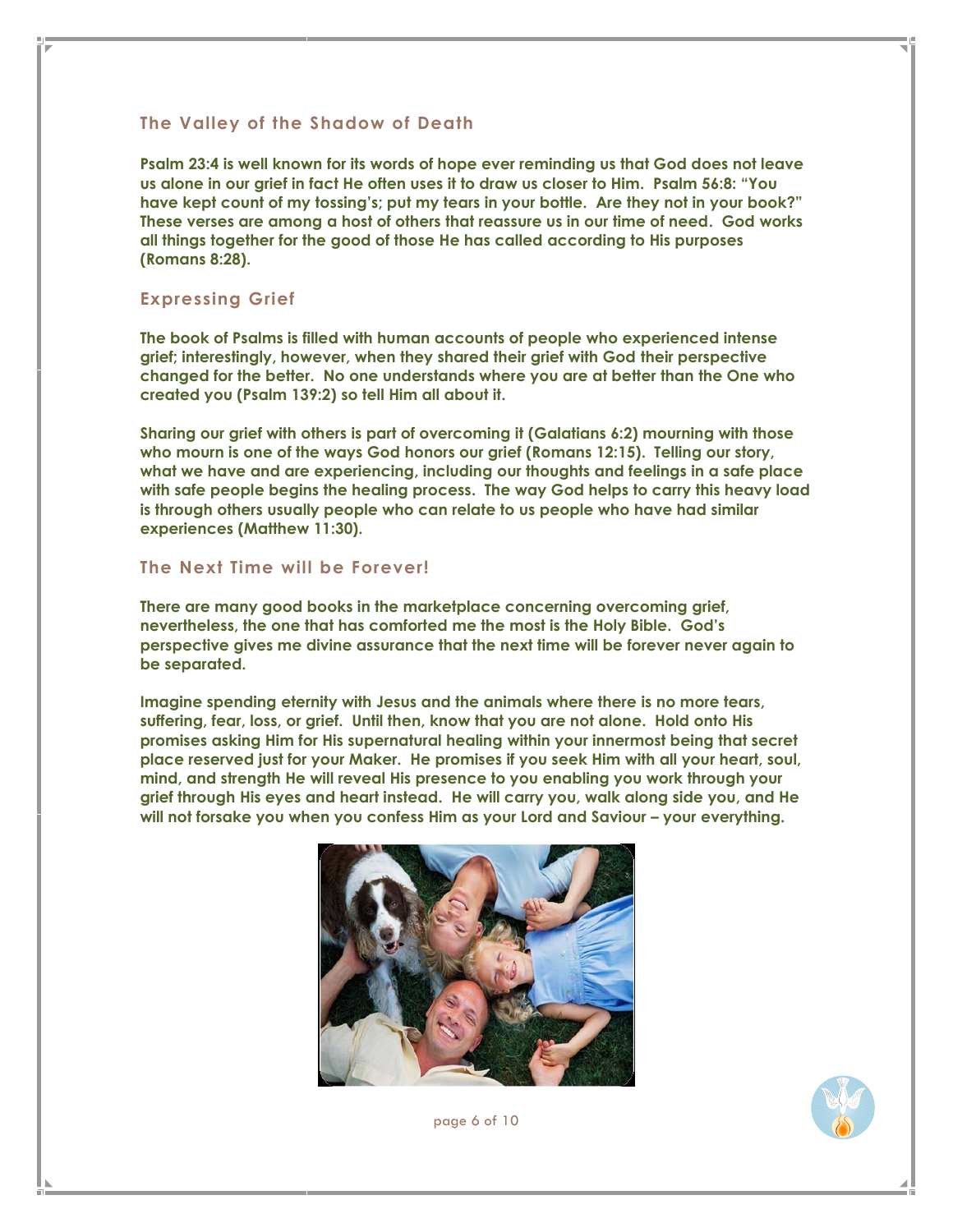# GOD'S GLORY - OUR GIFT



**The Human-Animal Bond is a gift from God whereby people and animals are loved just for being. When we love one another as God has loved us; we are reminded that we are in God's very presence and delight the Lord {John 13:34}.**

**Animals were and are still important to God; He thought about them often, this is clearly demonstrated throughout the Bible (Example: [See Genesis 6:19\)](http://bible.cc/genesis/6-19.htm). The Holy Bible often refers to animals to reveal spiritual truths about God and Jesus, while conveying spiritual principles such as the message of Jonah who lived three days in the belly of a whale [{Matthew](http://www.biblegateway.com/passage/?search=Matthew+12%3A39-41&version=NIV)  [12:39-41}](http://www.biblegateway.com/passage/?search=Matthew+12%3A39-41&version=NIV) or Moses and the bronze serpent in [{John 3:14}](http://www.biblegateway.com/passage/?search=john%203:14&version=NIV).** 

#### **The Great Chain of Being**

**Typically, when we love someone you talk about them often. God mentions animals throughout the Bible from beginning to end. In the Old Testament animals were sacrificed to pay the penalty for sin, but thanks to Jesus Christ - the once for all sacrificial Lamb of God - animal sacrifices were put to an end. This was the one sacrifice that conformed to God's Will - the sacrifice of obedience, which resulted in true and lasting forgiveness. [Read more...](http://www.earlychristianwritings.com/info/hebrews-larm.html)**

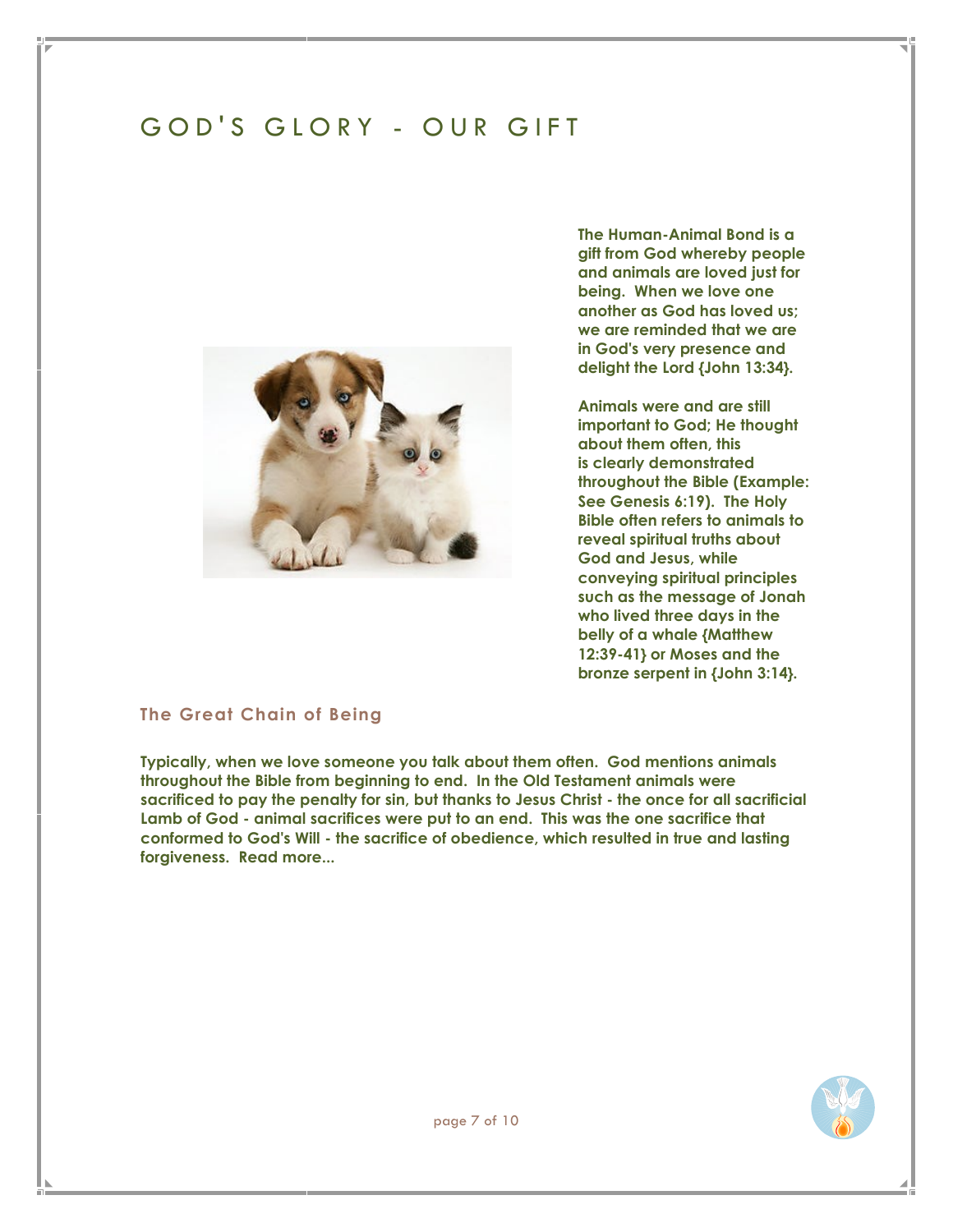### DO ANIMALS HAVE A SOUL?



**The Bible makes the distinction between and the roles of humankind's' physical body, spirit, and soul. The soul is summed up as being man's mind, will, and emotions. Since man was made in the image of God and animals were not some people argue that our pets'/service animals do not possess a spirit or a soul. The Spirit of God reflects the heart of God. Authentic religion is the perfect union between God and the precious souls He Created.** 

**That being said, let's take dogs as an example almost without exception most dogs face life with a sense of adventure, joy, and good-will rooted in the spirit of their God-given temperament with a compelling desire to please their master. They possess a divine ability to love (express unconditional affection, acceptance, respect, willingness to please...), because God created them to be that way. What man serves God with such loyalty? Our eternal companions show us how to enjoy the present. Unlike humans, they do not regret the past or fear the future.**

#### **Restoration of All Creation**

**Animals are part of God's magnificent creation, therefore, we have every reason to hold fast to our belief that our furry companions will be in Heaven with us, because God will restore all of His divine creation to its original intended state. Romans 8:21 tells us that the creation itself will be liberated from its bondage to decay and brought into the glorious freedom of the children of God (Genesis 1:25 & (Revelation 21:1). There will also be animals during the millennial kingdom (Isaiah 11:6; 65:25).** 

**God purposed to show for eternity that His redemptive plan for humankind included removing the curse for all His Creation, which includes the animal kingdom.** 

**Although the Bible does not specifically say that our pets and service animals will be in Heaven (New Eternal Kingdom) we can trust that God is just in all He does and has planned for those who love Him.** 

**"Your righteousness is like the mighty mountains, your justice like the ocean depths. You care for people and animals alike, O LORD." (Psalm 36:6)**



page 8 of 10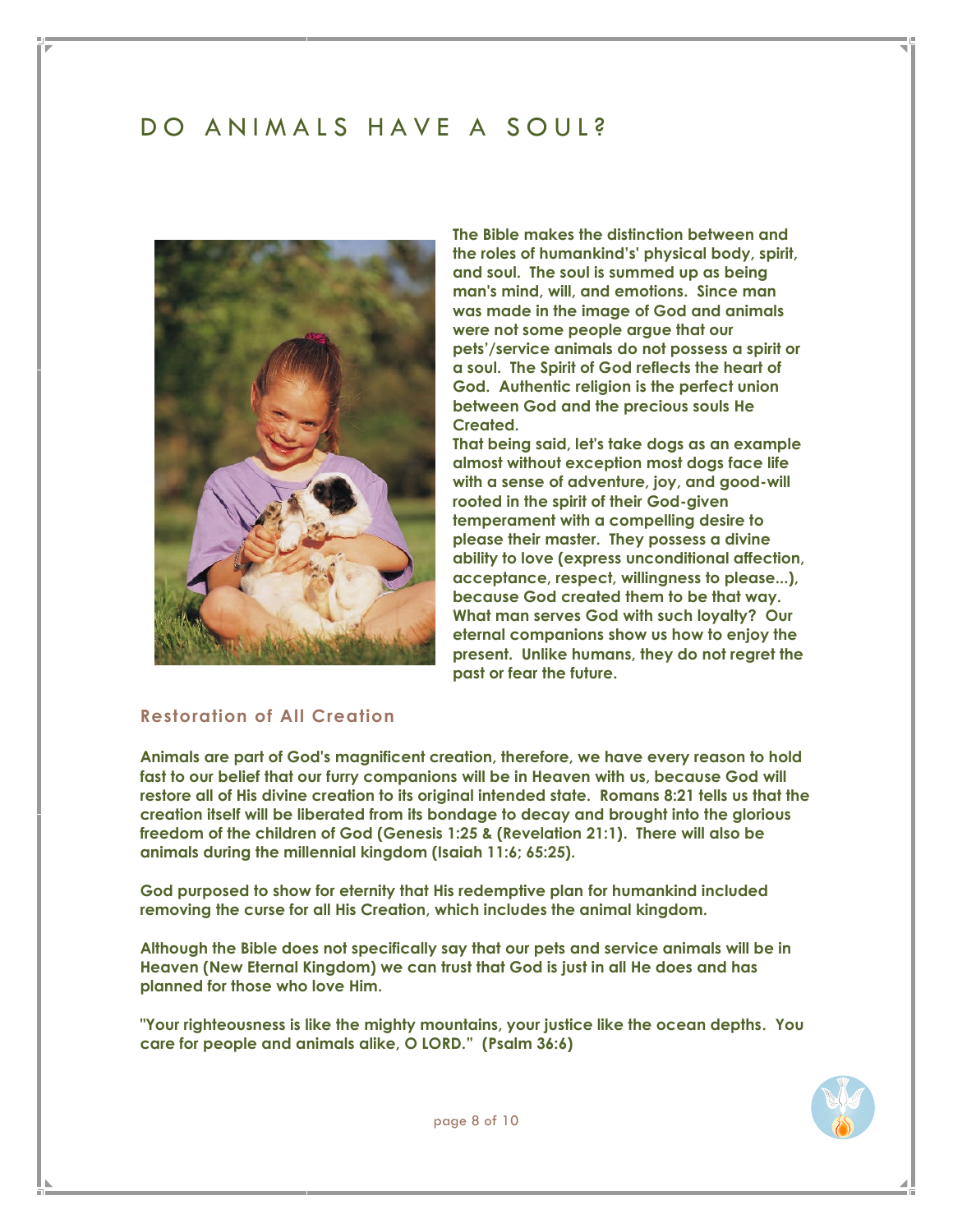### WILL OUR PETS AND ANIMALS IN SERVICE BE IN HEAVEN?



**Author [Dr. Mary Buddemeyer-Porter](http://www.creatures.com/)**

#### *Grief – A Biblical Perspective*

**One-step in overcoming grief is having the right perspective on it. First, we recognize that grief is a natural response to pain and loss. [Read more](http://www.gotquestions.org/overcoming-grief.html#ixzz2YNijNUsO)**

**Jim Venable's book called Do Animals Go to Heaven?, is one good source that reveals the Biblical perspective and response to this age-old question? The Book of Job 12:7-10 is a prime example, "But ask the animals, and they will teach you, or the birds of the air, and they will tell you; or speak to the earth, and it will teach you, or let the fish of the sea inform you. Which of all these does not know that the hand of the LORD has done this? In His hand is the life of every creature and the breath of all humankind.**

**Proverbs 12:10 tells us, "A righteous man cares for the needs of his animal, but the kindest acts of the wicked are cruel."**

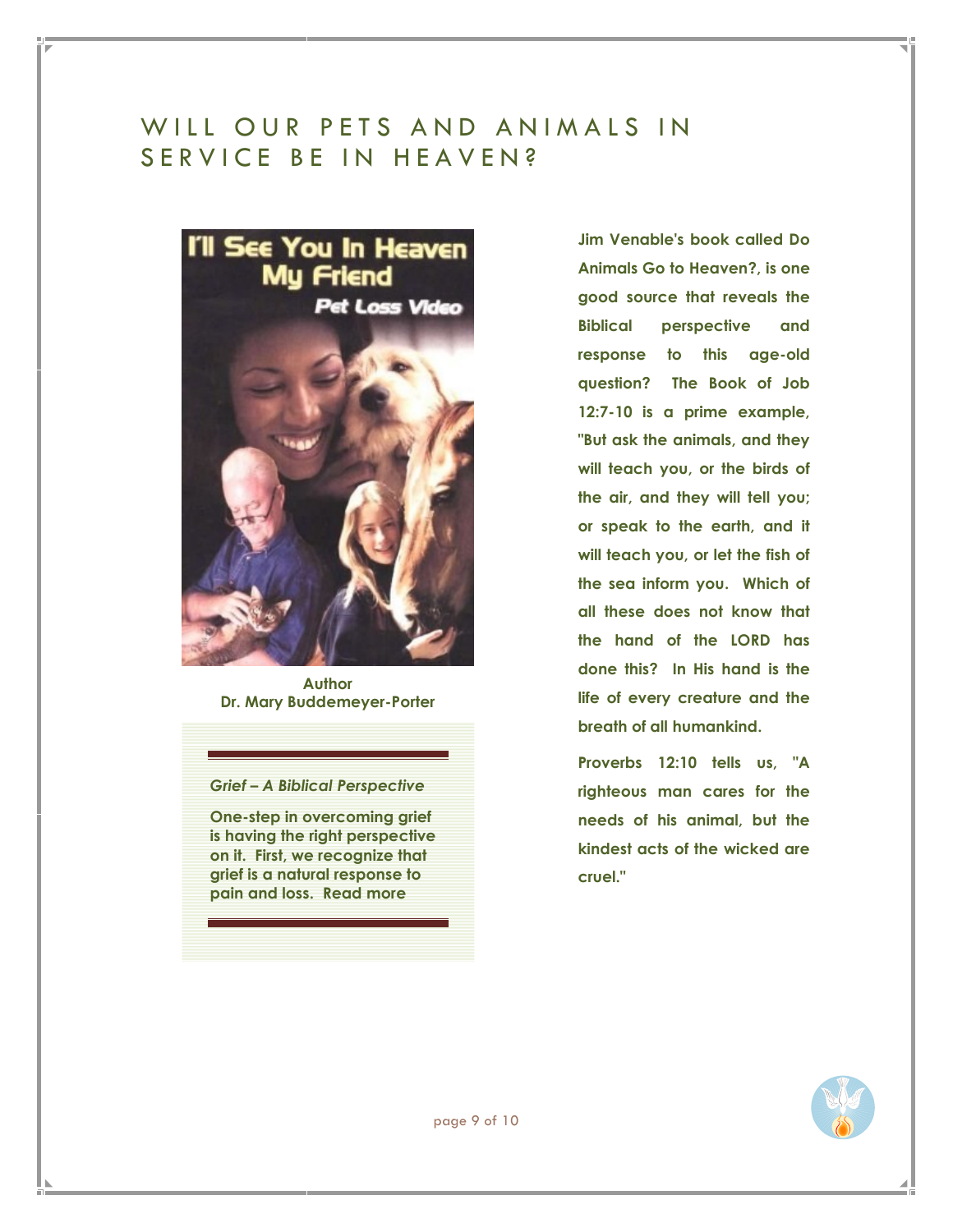## GOD'S PROMISE - OUR HOPE



#### **Animals Weep Too!**



#### **God's Promise Our Hope!**

**"The wolf will live with the lamb, the leopard will lie down with the goat, the calf and the lion and the yearling together; and a little child will lead them. The cow will feed with the bear, their young will lie down together, and the lion will eat straw like the ox. The infant will play near the hole of the cobra, and the young child put his hand into the viper's nest. They will neither harm nor destroy my entire holy mountain, for the earth will be full of the knowledge of the LORD as the waters cover the sea." (Isaiah 11:6-9)**

**"For from Him and through Him and to Him are all things. To Him alone belongs the glory forever and ever. Amen!" (Romans 11:36 and [Genesis 9:8-16 -](http://www.biblegateway.com/passage/?search=Genesis+9%3A8-16%2CEzekiel+1%3A28&version=NIV) The [Rainbow Covenant\)](http://www.biblegateway.com/passage/?search=Genesis+9%3A8-16%2CEzekiel+1%3A28&version=NIV)**

**Animals feel losses too and we need to help them to experience and overcome their grief with the same compassion and patience we express towards humans. The better we are at managing our grief God will surely bring us along side people and sometimes even animals to help them manage theirs. We comfort others with the comfort we have been given. This is God's way of transforming tragedies into triumphs.**